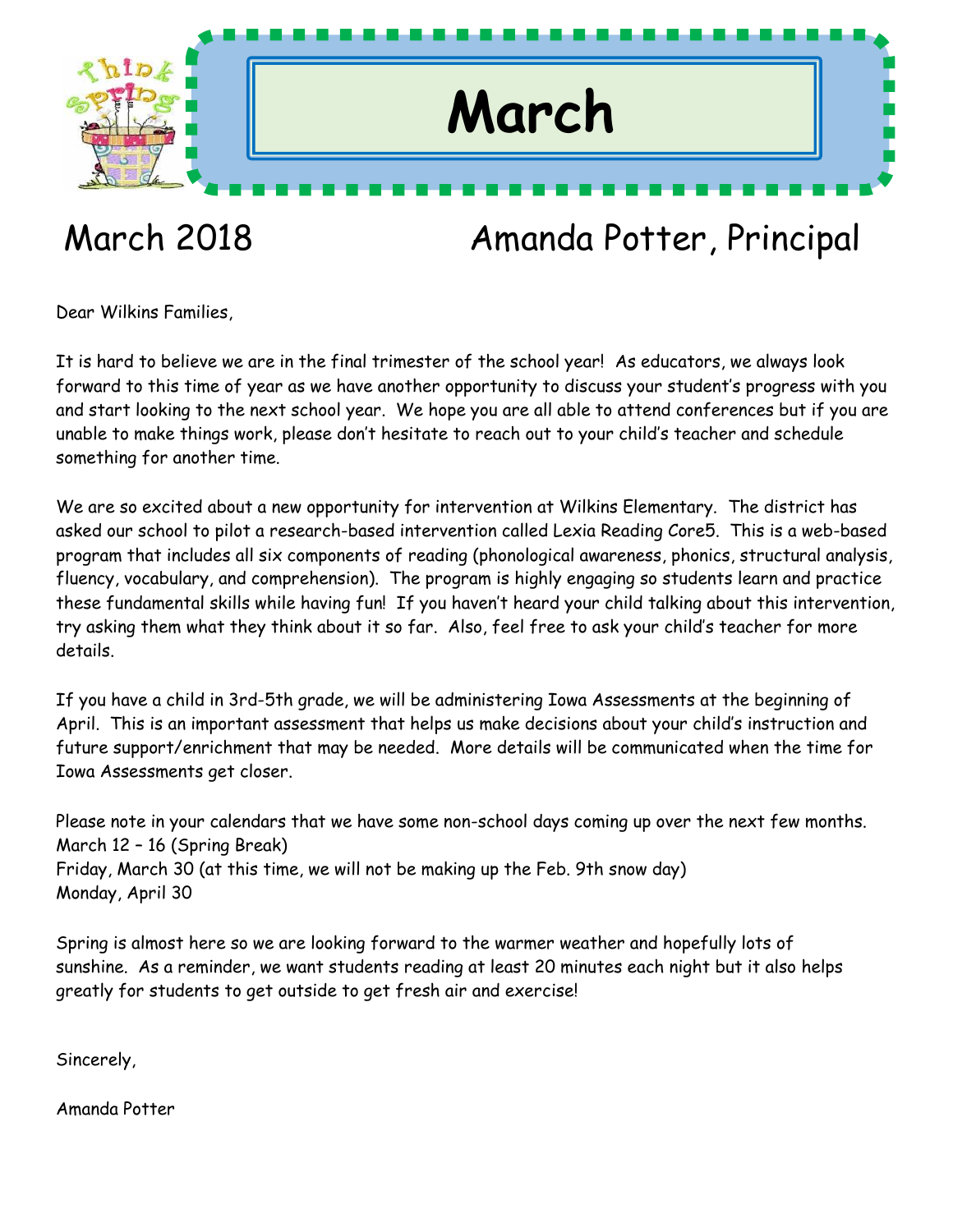## **GRADE LEVEL NEWS**



Kindergarten Wow! The Kindergartners are making big gains in their learning! They are becoming more independent in their reading and writing each day. Students have learned almost all of the 88 "Rainbow Words." They are using their sight word knowledge in their reading and have been practicing different reading strategies during reading group time. The boys and girls have been learning how to write addition and subtraction problems during math time. They have enjoyed learning about coins, sorting, patterning, calculators, and 3D shapes as well. Students have a great time playing math games with their friends. We look forward to starting our Animals 2 X 2 science unit after Spring Break. It will be a very hands on and interesting unit for the kids! Keep practicing sight words and reading to your child at home!!

First Grade First graders are learning about our country and the patriotic symbols and holidays that represent our country as we read our social studies unit "We Love Our Country". We continue to work in our Journeys reading books, and we have been reading lots of informational texts and doing plenty of writing. We are in unit 5 of Journeys, and we have accomplished so much as readers and writers!

In math, we have been doing a lot of learning about shapes and geometry in Unit 7 of Everyday Math. We are also learning about what shapes are polygons and which are not. We continue to review fact families and number boxes.

Second Grade March is going to be a great month for our 2<sup>nd</sup> graders. We look forward to our music program after spring break. It will be a great show and we can't wait to show our families. In math we will continue to work on fractions and many new skills. Science will bring the delivery of many creepy crawlies as we begin our last science kit, Plants and Insects. In social studies we are learning about the past, our independence and change over time. It is a great unit full of great discussions. We look forward to sharing progress with parents during parent teacher conferences.

Third Grade 3<sup>rd</sup> graders are gearing up for March! In writing, they continue to learn about the different genres and focused on opinion this month. We read, Hey Little Ant. This is a story with a character that has a debate with an ant on whether he should squish the it or not. The ant does a great job of defending himself with reasons why he should live. We did some research about ants then students had to choose a side…squish or not. Their opinion writing included reasons and details to support their opinions. They did a great job! In math, Unit 7 has been covering multiplication and division problems. We appreciate any extra practice that you do at home with them. Flash cards are STILL a great practice for fact fluency. Unit 8 will focus on fractions! In Social Studies, we have been learning about Maps and Globes. The children love learning about the continents and oceans. We would like to thank you for your assistance recording your child's reading minutes each night! As we inch towards spring and our new FAST benchmark, reading at home will be very beneficial.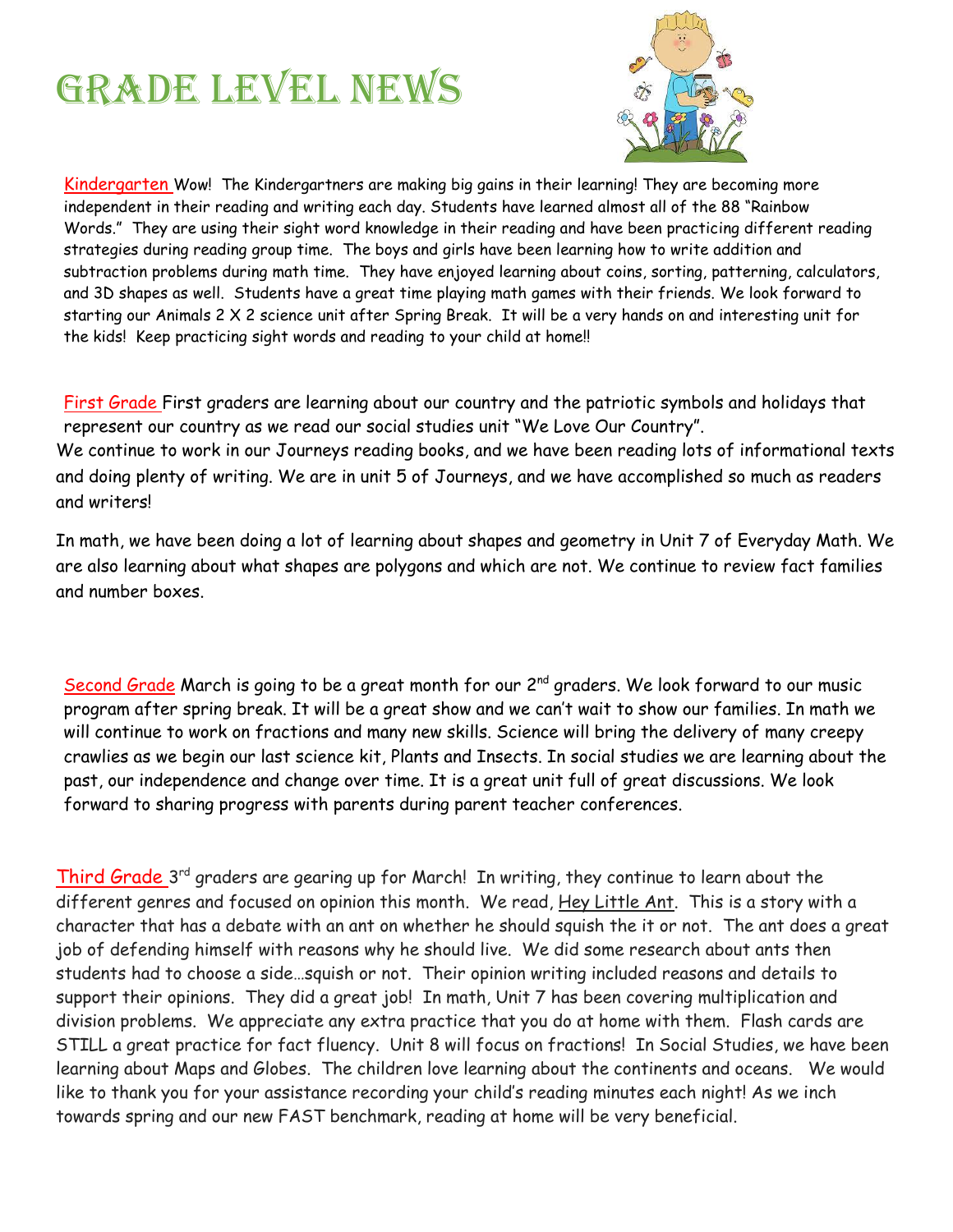Fourth Grade Fourth grade students just finished the Benchmark testing that goes along with our Journeys series. We are currently working on fractions and just took the mid-year math test. We just finished the Energy Unit in Science. In Social Studies, we will begin learning about the Midwest Region. During this unit we will learn about resources in the region, geography and famous people that have made an impact on this region. Please continue to have students read 20 minutes each night and continue practicing math facts. We look forward to seeing you at your child's conference! We look forward to visiting with you about the progress that your student has made in 4th grade!

Fifth Grade Fifth graders are continuing to do a great job of modeling the Wilkins Way for the younger students in the building. They are respectful, responsible, safe, and ready to learn.

 In math, fifth graders have been multiplying fractions and mixed numbers. They have also been dividing fractions. In unit 9, students will find the area of rectangles, triangles, and parallelograms. They will also find the volume of rectangular prisms and right prisms.

 Skills and strategies taught in reading this month include: main idea and detail, cause and effect, and interpreting figurative language. In writing, students are completing opinion essays. All students are also doing Lexia, an intervention reading program, which is accessed with a computer. Students receive instruction at their reading level. The focus of Pride will continue to be literacy.

 The focus of instruction in social studies this month is building the first colonies in North America. Students will learn that cultural differences and competition for land led to conflicts among the different groups of people in the Americas.

In science this trimester, students will begin learning about Living Systems. In the first investigation, students will learn about what makes up a system and a subsystem. They will also learn about food webs and will make and observe a red worm habitat.

## **NO SCHOOL** March 12<sup>th</sup> - March 16th **Spring Break**

#### WILKINS WAY NEWS

Students have made great choices this month by being Safe, Respectful, Responsible and Ready! During our OCM (Olweus Class Meetings) times, we have been learning about and watching Wilkins short videos to remind us about following the Wilkins Way. So far, teachers have been catching students being respectful and ready, and those students have been earning double paw prints and will also receive a special certificate to recognize their excellent efforts. Kids have enjoyed shopping at the Wilkins Way Window with paw prints they have earned. Paw Draw prizes have included eating with friends at the Lunch Bunch table in the cafeteria and surprise paw drawings for special activities.

The students received special heart-shaped paw prints in February that went into a valentine box. There was a drawing and the winners were given a hot chocolate party!

In March, students will be able to spend their paw prints at the Wilkins Way Window, or they can participate in special school activities such as reading with our service dog Tully, helping out the classroom teacher, earning extra Lego or tablet time, or getting to have a day to chew gum in class! We look forward to a very Safe, Respectful, Responsible and Ready March!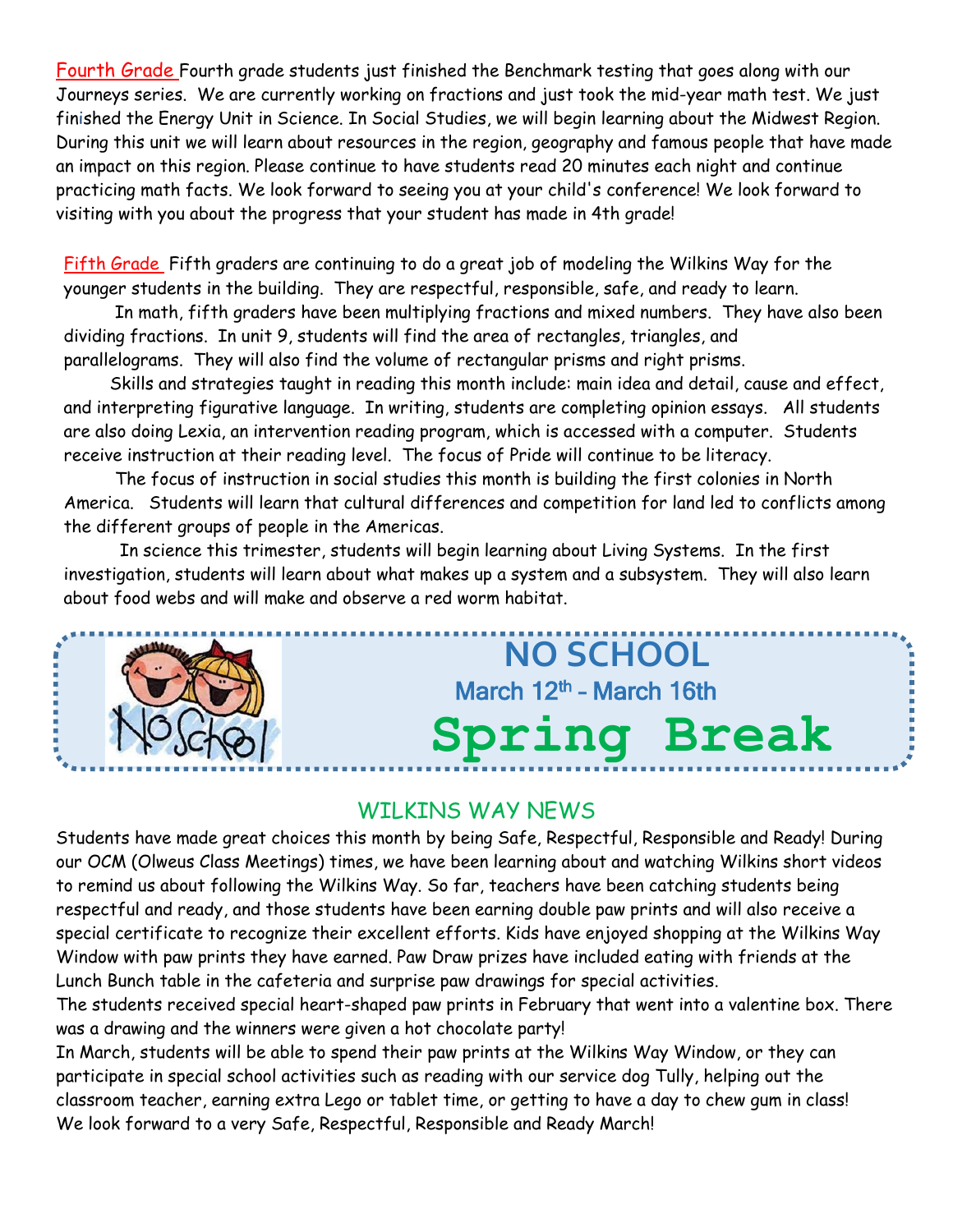

The book fair is coming!! We are excited about giving students the opportunity to purchase books for their own collections. The dates and times are as follows:

**Tuesday, 2/27/18 3:00-4:00 pm Thursday, 3/1/18 3:00-7:00 pm (conferences) Tuesday, 3/6/18 3:00-7:00 pm (conferences)**

The money made through this fundraiser will go toward the purchase of new books for our library media center. We look forward to seeing you at the book fair!





#### News from the Music Room March '18

Congratulations to the 5<sup>th</sup> Grade for an AWESOME performance of their musical, "Rock Around the 50s"! They did a terrific job of presenting their concert for the school on February 22!

The second grade concert is coming up March 22. You won't want to miss "Bremen Town Jam"! This is a great story with a wonderful message and fun songs! Please have your child at the school by 6:15 and meet in the Gym.

Looking ahead to April, the Chorus will be going on a field trip on Friday, April 13 from 8:00 – 11:30. Chorus students need to wear their Chorus shirt and black pants to school for the concerts that will be a part of the morning. We will be singing at Hy-Vee at 8:45, followed by a performance at 9:30, and from there singing for the 8<sup>th</sup> Grade choir at Excelsior at 10:27. We will return to school on time for lunch.

The final Chorus concert of the year will be Tuesday, April 17 at 6:30 PM. The Wilkins  $5<sup>th</sup>$  grade orchestra will also be a part of this concert.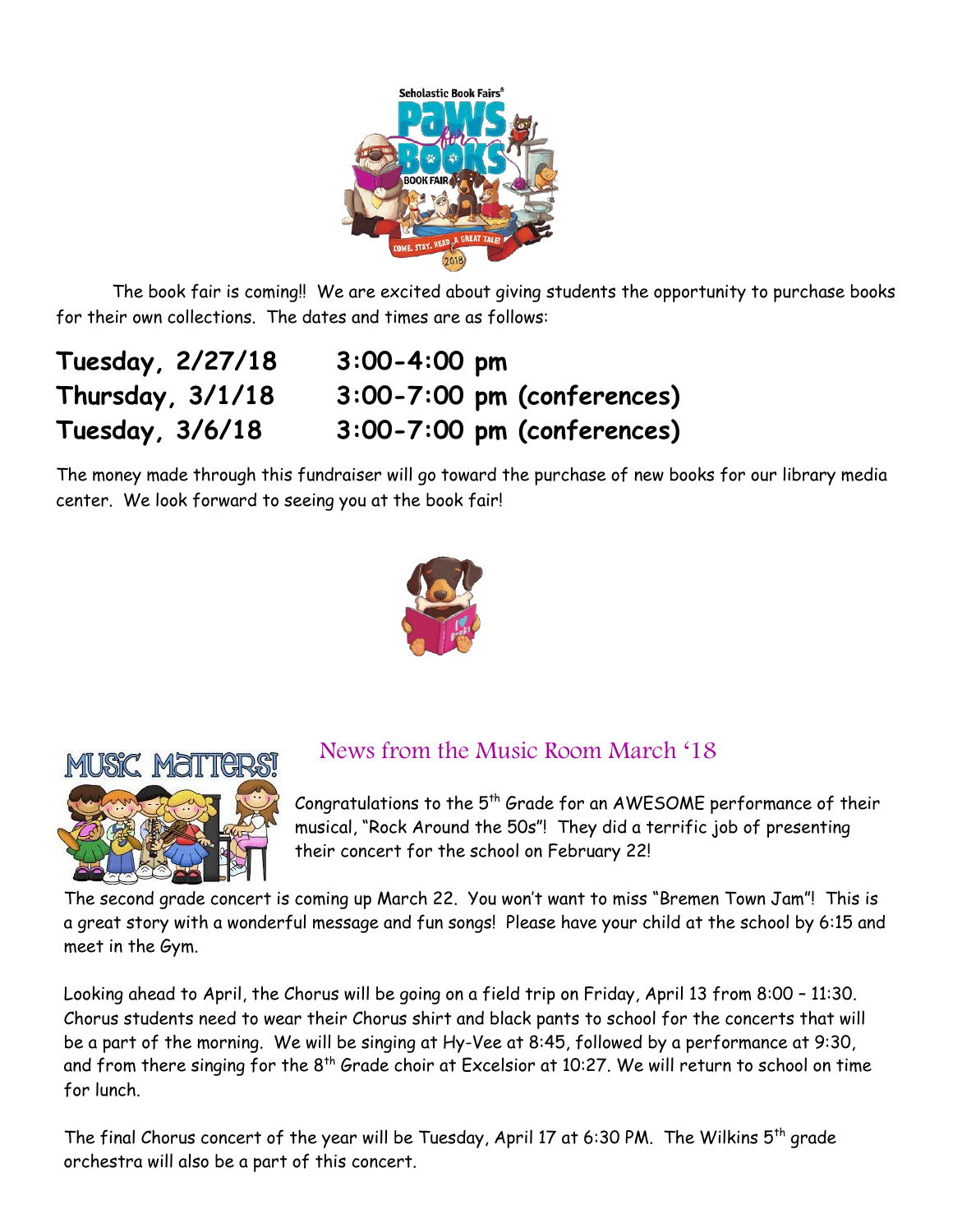**Tuesday, April 24** Chorus sings at Chick-Fil-A for Wilkins Spirit Night between the hours of 5- 8PM 217 Collins Road NE Meet at 6:15 6:30 Sing When you mention "WILKINS" at the register, a portion of sales from that order will be given to our school.

The last concert of the year will be Kindergarten on Thursday, April 19 at 6:30. The theme is called "Music All Over Me". 2 nd Grade – March 22  $4^{\text{th}}$  &  $5^{\text{th}}$  Grade Chorus April 13 morning field trip. Return to school by 11:30. Chorus & Wilkins Orchestra Concert– April 17 Kindergarten – April 19

If you have any questions or concerns about what is going on in Music, please don't hesitate to contact me. The best way is through school e-mail at [Kpeterson@linnmar.k12.ia.us.](mailto:Kpeterson@linnmar.k12.ia.us)



From the Reading Team (Mrs. Dalton, Mrs. Gostonczik,

Mrs. Wells & Mrs. Brown)

Happy Spring, Everyone!  $\odot$ 

We look forward to sharing our reading progress with you at your child's conference. Enjoy spring break with your families, but please don't take a break from reading with your child. If they resist reading with you, try spicing up the routine! If it is nice enough outside, take your book and a blanket outside. If you are traveling, please make sure you pack a book. Set up a family reading time where EVERYONE READS SOMETHING (magazine, newspaper, book, cookbook, etc.) When kids see you read, they see the value, purpose, and FUN that reading can bring to our days!